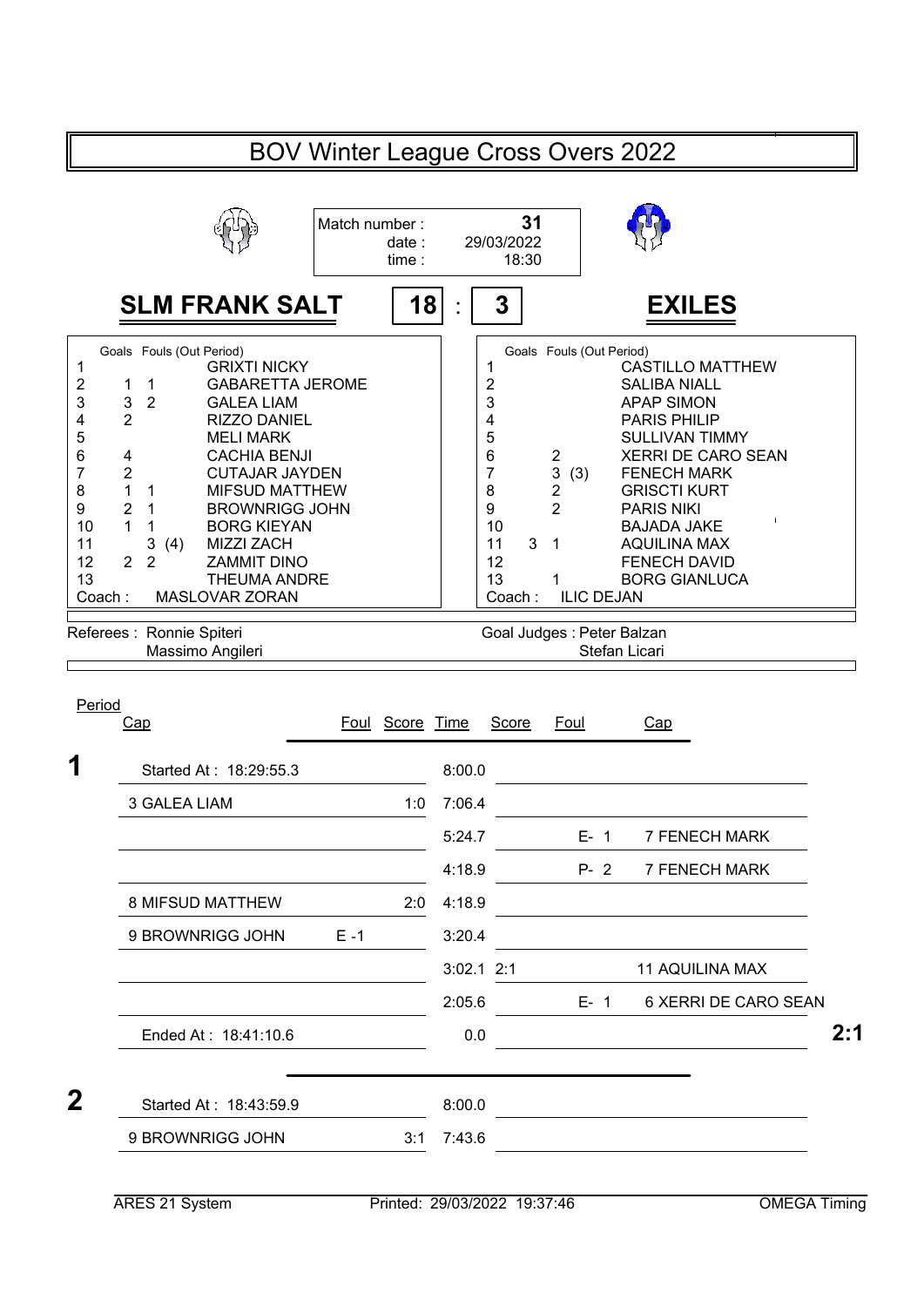| Period<br><u>Cap</u>    |         | Foul Score Time |            | Score          | Foul |         | Cap                                                                                           |
|-------------------------|---------|-----------------|------------|----------------|------|---------|-----------------------------------------------------------------------------------------------|
|                         |         |                 | 6:58.5     |                |      | $E - 1$ | <b>11 AQUILINA MAX</b>                                                                        |
| <b>8 MIFSUD MATTHEW</b> | $E - 1$ |                 | 5:42.2     |                |      |         |                                                                                               |
| 10 BORG KIEYAN          | $E - 1$ |                 | 5:22.5     |                |      |         |                                                                                               |
|                         |         |                 | 5:22.5 3:2 |                |      |         | <b>11 AQUILINA MAX</b>                                                                        |
| 11 MIZZI ZACH           | $E - 1$ |                 | 4:50.3     |                |      |         |                                                                                               |
|                         |         |                 | 4:25.7     |                | E    |         | <b>15 MARTELLACCI MATTEO</b>                                                                  |
| 6 CACHIA BENJI          |         | 4:2             | 4:19.4     |                |      |         |                                                                                               |
|                         |         |                 | 3:18.3     |                |      | E-1     | 9 PARIS NIKI                                                                                  |
| 12 ZAMMIT DINO          |         | 5:2             | 3:00.6     |                |      |         |                                                                                               |
| 2 GABARETTA JEROME      |         | 6:2             | 2:21.7     |                |      |         |                                                                                               |
| Ended At: 19:00:24.4    |         |                 | 0.0        |                |      |         |                                                                                               |
| Started At: 19:04:32.7  |         |                 | 8:00.0     |                |      |         |                                                                                               |
| 3 GALEA LIAM            |         | 7:2             | 7:35.8     |                |      |         |                                                                                               |
|                         |         |                 | 6:21.3     |                |      | $E - 3$ | 7 FENECH MARK                                                                                 |
| 3 GALEA LIAM            |         | 8:2             | 6:17.7     |                |      |         |                                                                                               |
| <b>10 BORG KIEYAN</b>   |         | 9:2             | 5:23.3     |                |      |         |                                                                                               |
| 12 ZAMMIT DINO          | $E - 1$ |                 | 4:15.1     |                |      |         |                                                                                               |
|                         |         |                 |            | 4:15.1 TIMEOUT |      |         |                                                                                               |
|                         |         |                 | 3:46.9     |                |      | $P - 1$ | 8 GRISCTI KURT                                                                                |
| 6 CACHIA BENJI          |         | 10:2            | 3:46.9     |                |      |         |                                                                                               |
| 11 MIZZI ZACH           | $E - 2$ |                 | 3:35.5     |                |      |         |                                                                                               |
|                         |         |                 | 2:50.7     |                |      | $E - 2$ | 6 XERRI DE CARO SEAN                                                                          |
| 4 RIZZO DANIEL          |         | 11:2            | 2:37.4     |                |      |         | the control of the control of the control of the control of the control of                    |
| 3 GALEA LIAM            | $E - 1$ |                 | 2:13.7     |                |      |         | and the control of the control of the control of the control of the control of the control of |
| 12 ZAMMIT DINO          | $E - 2$ |                 | 30.5       |                |      |         |                                                                                               |
| Ended At: 19:18:12.5    |         |                 | 0.0        |                |      |         |                                                                                               |
| Started At: 19:21:25.5  |         |                 | 8:00.0     |                |      |         |                                                                                               |